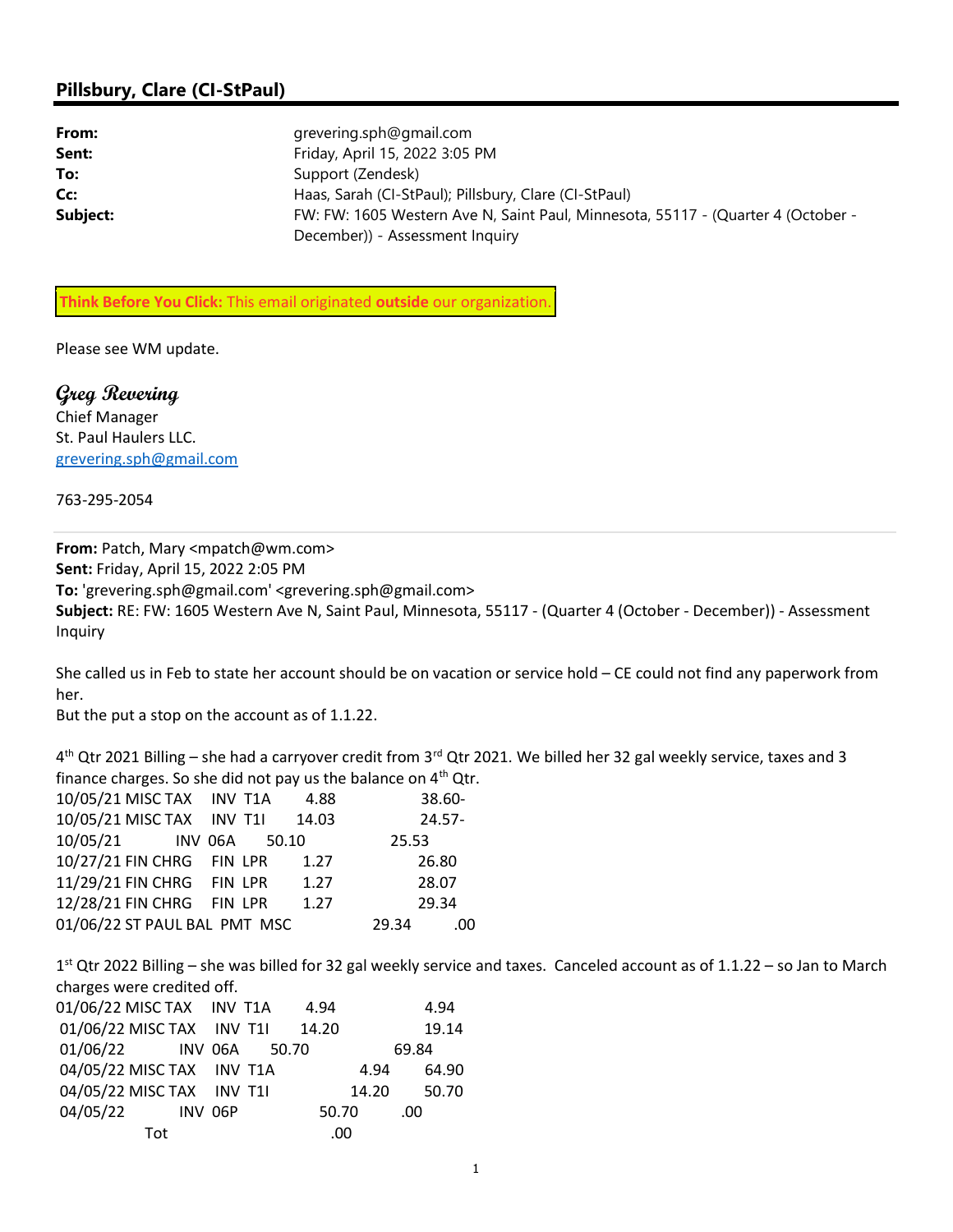Mary Patch

From: grevering.sph@gmail.com <grevering.sph@gmail.com> Sent: Friday, April 15, 2022 11:08 AM To: Patch, Mary <mpatch@wm.com> Subject: [EXTERNAL] FW: 1605 Western Ave N, Saint Paul, Minnesota, 55117 - (Quarter 4 (October - December)) - Assessment Inquiry

Mary, Please see the information and request from Clare.

Greg Revering Chief Manager St. Paul Haulers LLC. grevering.sph@gmail.com

763-295-2054

From: Clare (City of Saint Paul) <support@saintpaul.zendesk.com> Sent: Friday, April 15, 2022 9:27 AM To: Consortium <grevering.sph@gmail.com>; Sarah Haas <sarah.haas@ci.stpaul.mn.us> Subject: 1605 Western Ave N, Saint Paul, Minnesota, 55117 - (Quarter 4 (October - December)) - Assessment Inquiry

Hello,

We've received an Assessment Inquiry for 1605 Western Ave N, Saint Paul, Minnesota, 55117. Please forward to Waste Management for their input.

Ticket Requester: Sabrina Mayer Ticket Requester Email: (if available) sabrina.mayer109@gmail.com Ticket Request Phone Number: (if available) +1 (612) 298-1969 Property ID #: 272922440082 Property Address: 1605 Western Ave N, Saint Paul, Minnesota, 55117 Quarter Pending Assessment is for: Quarter 4 (October - December) Billing year for Pending Assessment: 2021 Pending Assessment Amount: \$29.34 Hauler: Waste Management Ticket Comments: Property owner stated that they have a vacation hold and didn't know why they got a bill. Please confirm whether a service hold request was received for this property and provide the following information for Q4 2021 - Q1 2022:

- Record of service holds or vacancies

- Itemized breakdown of invoice
- Payment history
- Contact with property owner